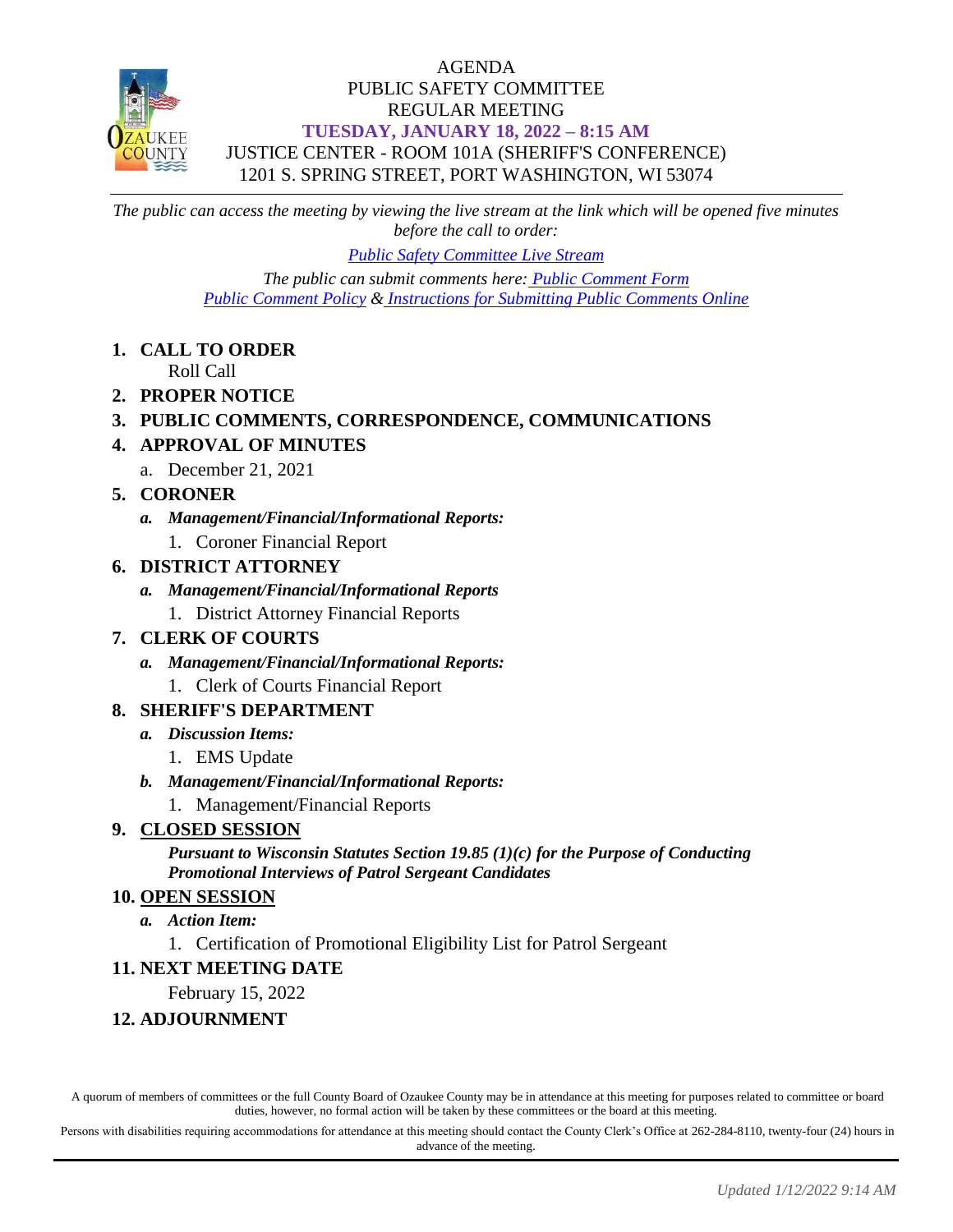#### **AGENDA INFORMATION SHEET**

| <b>AGENDA DATE:</b> | <b>January 18, 2022</b>  |
|---------------------|--------------------------|
| <b>DEPARTMENT:</b>  | <b>County Clerk</b>      |
| <b>DIRECTOR:</b>    | <b>Julie Winkelhorst</b> |
| <b>PREPARER:</b>    | <b>Julie Winkelhorst</b> |
|                     |                          |

**Agenda Summary** December 21, 2021

<https://www.co.ozaukee.wi.us/AgendaCenter/ViewFile/Minutes/\_12212021-3010>

**Packet Pg. 2**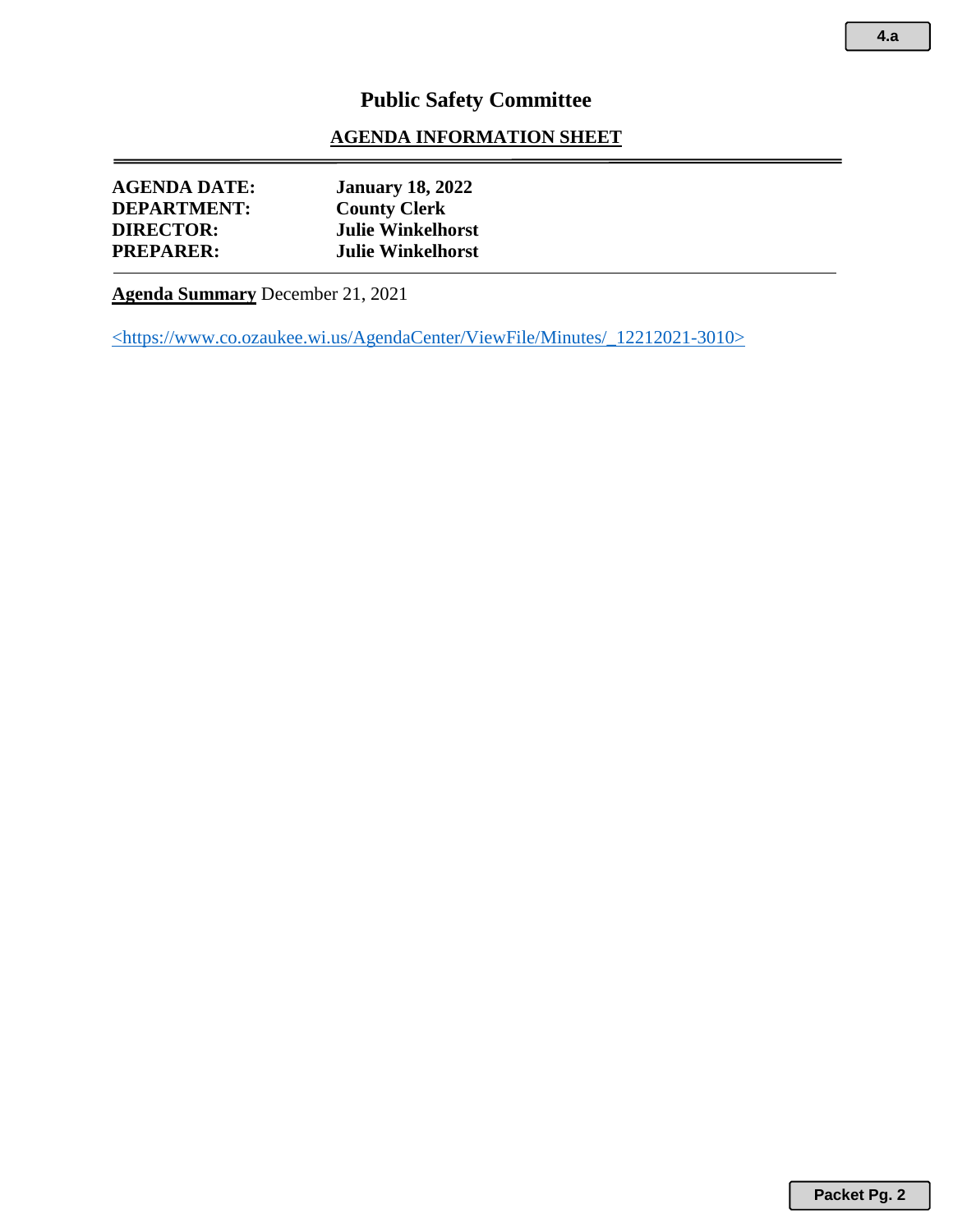**5.a.1**

# **Public Safety Committee**

#### **AGENDA INFORMATION SHEET**

| <b>AGENDA DATE:</b> | <b>January 18, 2022</b>  |
|---------------------|--------------------------|
| <b>DEPARTMENT:</b>  | <b>Coroner</b>           |
| <b>DIRECTOR:</b>    | <b>Tim Deppisch</b>      |
| <b>PREPARER:</b>    | <b>Julie Winkelhorst</b> |

**Agenda Summary** Coroner Financial Report

#### **ATTACHMENTS:**

• Coroner Report (PDF)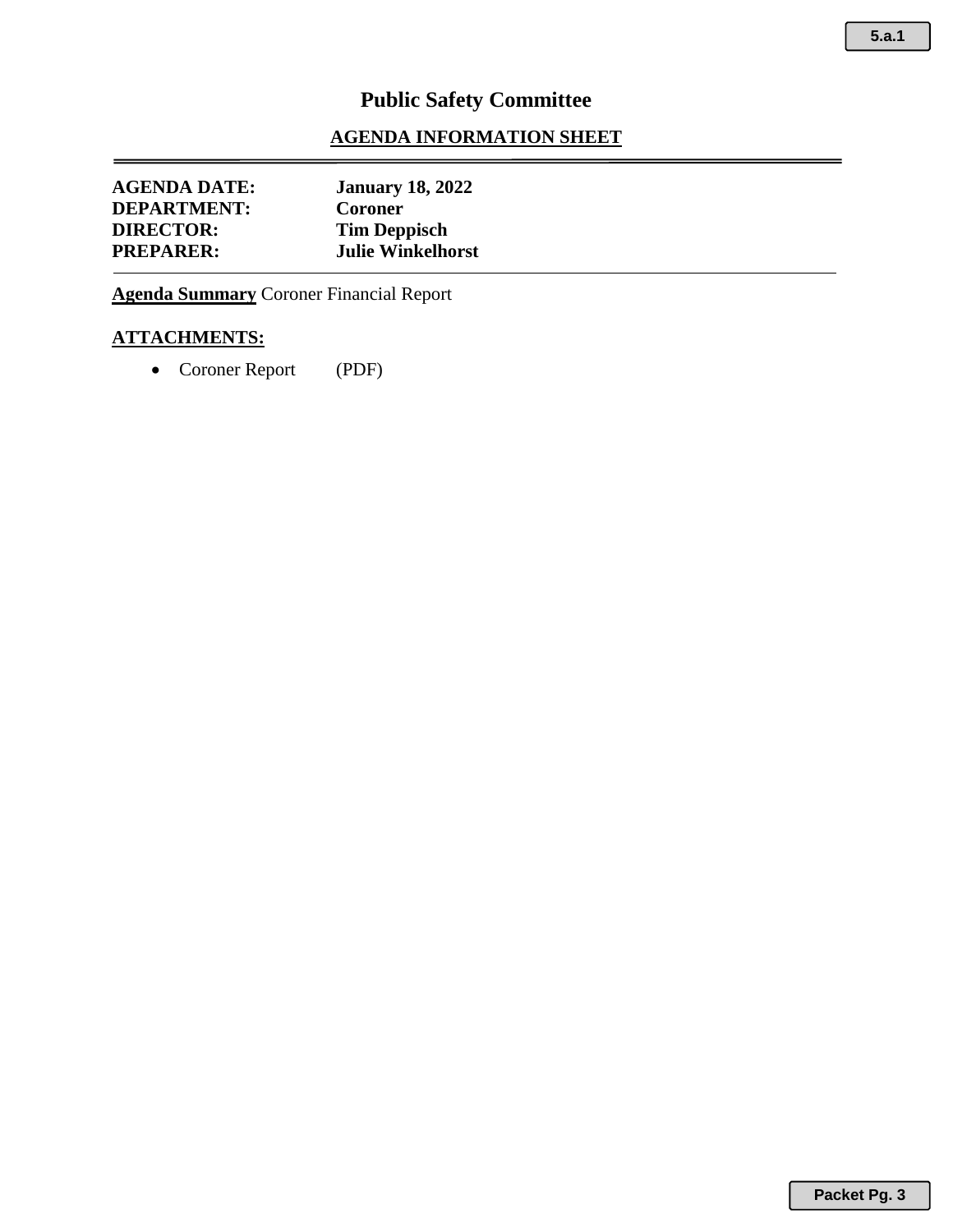## Ozaukee County Committee Report **General Fund Coroner** For the Twelve Months Ending Friday, December 31, 2021<br>Profit and Loss Statement ACTUAL TO AMENDED BUDGET

|                                     | Current<br>Month<br>Actual | 2021<br><b>YTD</b><br>Actual | 2021<br>Amended<br><b>Budget</b> | <b>Budget</b><br>Balance | %<br><b>Budget</b><br>YTD |
|-------------------------------------|----------------------------|------------------------------|----------------------------------|--------------------------|---------------------------|
| <b>Revenues</b>                     |                            |                              |                                  |                          |                           |
| <b>Public Charges for Services</b>  | \$12,350                   | \$167,350                    | \$153,279                        | (\$14,071)               | 109.18%                   |
| <b>Total Revenues</b>               | \$12,350                   | \$167,350                    | \$153,279                        | (\$14,071)               | 109.18%                   |
| <b>Expenditures</b>                 |                            |                              |                                  |                          |                           |
| <b>Salaries</b>                     | \$25,434                   | \$93,836                     | \$86,487                         | (\$7,349)                | 108.50%                   |
| <b>Fringe Benefits</b>              | \$1,946                    | \$7,178                      | \$3,560                          | (\$3,618)                | 201.63%                   |
| <b>Travel/Training</b>              | \$1,240                    | \$11,312                     | \$12,750                         | \$1,438                  | 88.72%                    |
| <b>Supplies</b>                     | \$517                      | \$10,008                     | \$11,700                         | \$1,692                  | 85.54%                    |
| <b>Purchased Services</b>           | \$11,169                   | \$59,563                     | \$91,100                         | \$31,537                 | 65.38%                    |
| Interdepartment Charges             | \$561                      | \$7,436                      | \$10,355                         | \$2,919                  | 71.81%                    |
| <b>Other Expenses</b>               |                            | \$749                        | \$1,749                          | \$1,000                  | 42.82%                    |
| <b>Total Operating Expenditures</b> | \$40,867                   | \$190,082                    | \$217,701                        | \$27,619                 | 87.31%                    |
| <b>Capital Outlay</b>               |                            |                              |                                  |                          |                           |
| <b>Equipment &amp; Furniture</b>    |                            | \$20,940                     | \$20,940                         |                          | 100.00%                   |
| <b>Total Capital Outlay</b>         |                            | \$20,940                     | \$20,940                         |                          | 100.00%                   |
| <b>Total Expenditures</b>           | \$40,867                   | \$211,022                    | \$238,641                        | \$27,619                 | 88.43%                    |
| <b>Other Finance (Sources)</b>      |                            |                              | (\$20,940)                       | $(\$20,940)$             | 0.00%                     |
| <b>Net Other Financing</b>          |                            |                              |                                  |                          |                           |
| Sources/Uses                        |                            |                              | (\$20,940)                       | (\$20,940)               | $0.00\%$                  |
| <b>Net Increase (Decrease)</b>      | (\$28,517)                 | (\$43,672)                   | (\$64, 422)                      | (\$20,750)               | 67.79%                    |

 $E$ quity:

CommRpt2021

1/11/2022 **Packet Pg. 4**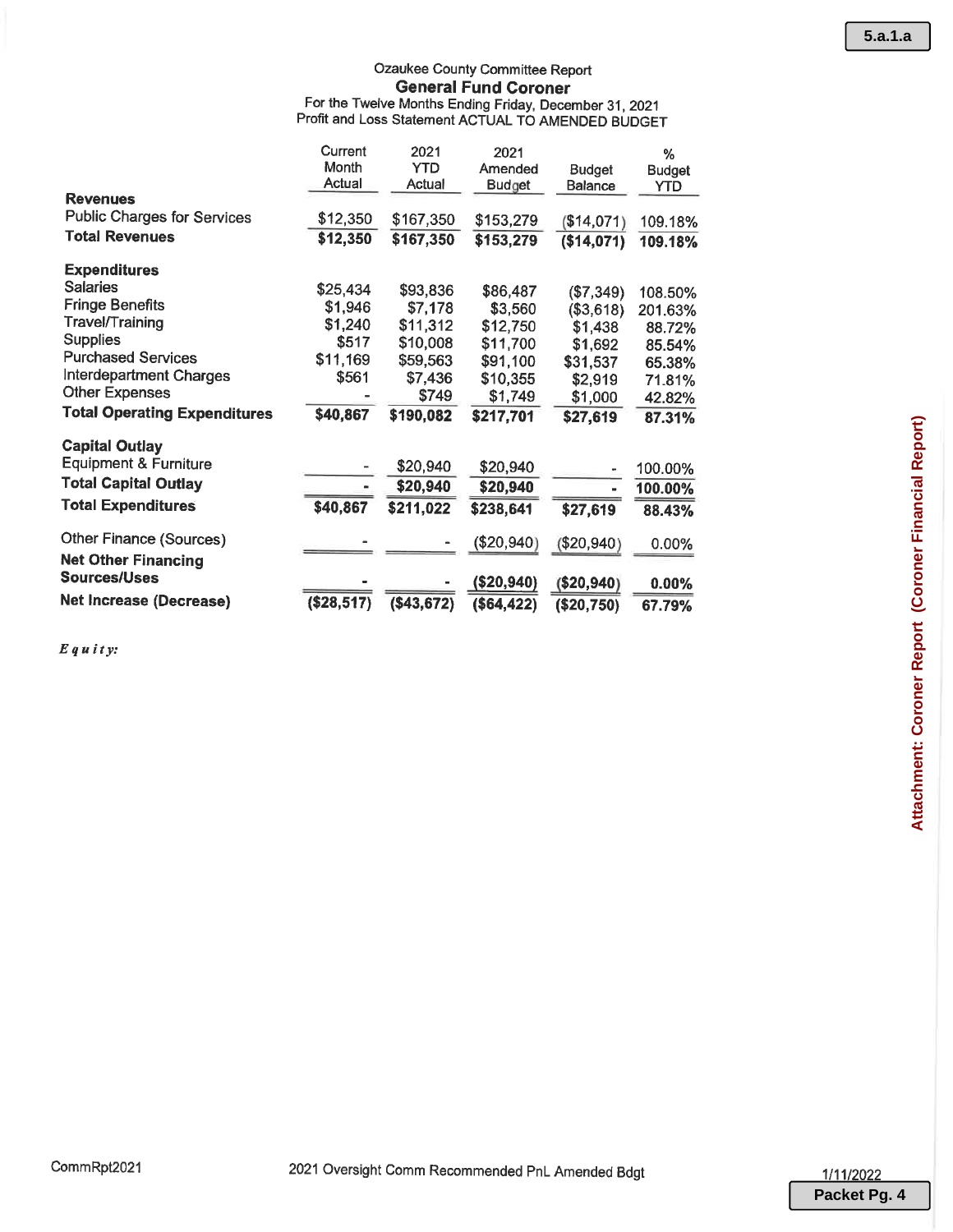#### **AGENDA INFORMATION SHEET**

| <b>AGENDA DATE:</b> | <b>January 18, 2022</b>  |
|---------------------|--------------------------|
| <b>DEPARTMENT:</b>  | <b>District Attorney</b> |
| <b>DIRECTOR:</b>    | <b>Adam Gerol</b>        |
| <b>PREPARER:</b>    | <b>Julie Winkelhorst</b> |

**Agenda Summary** District Attorney Financial Reports

#### **ATTACHMENTS:**

- District Attorney Financials (PDF)
- Victim Witness Financials (PDF)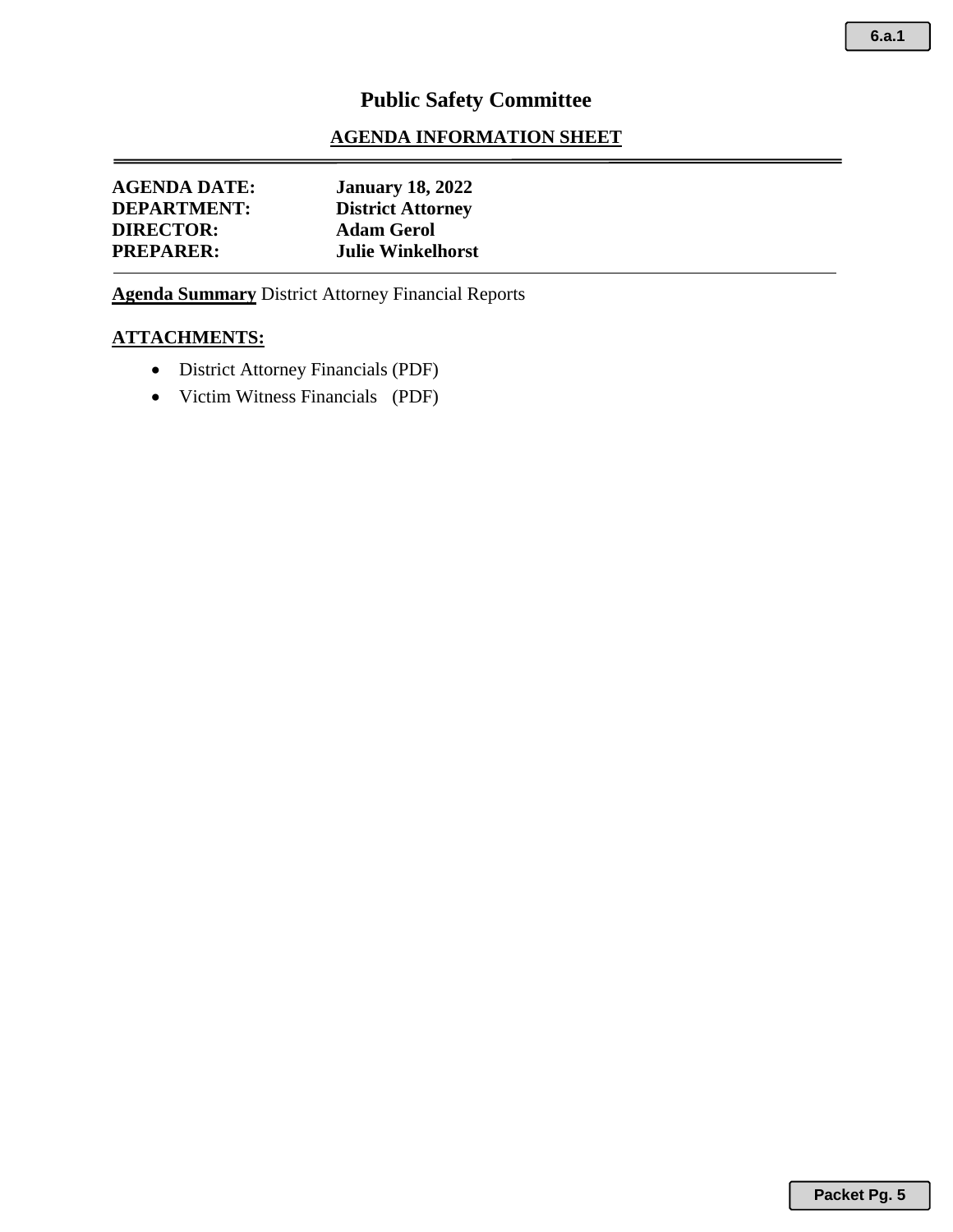## Ozaukee County Committee Report **General Fund District Attorney** For the Twelve Months Ending Friday, December 31, 2021<br>Profit and Loss Statement ACTUAL TO AMENDED BUDGET

|                                     | Current    | 2021         | 2021          |                | %             |
|-------------------------------------|------------|--------------|---------------|----------------|---------------|
|                                     | Month      | YTD          | Amended       | <b>Budget</b>  | <b>Budget</b> |
|                                     | Actual     | Actual       | <b>Budget</b> | <b>Balance</b> | <b>YTD</b>    |
| <b>Revenues</b>                     |            |              |               |                |               |
| <b>Public Charges for Services</b>  | \$945      | \$21,716     | \$20,000      | (\$1,716)      | 108.58%       |
| <b>Total Revenues</b>               | \$945      | \$21,716     | \$20,000      | (\$1,716)      | 108.58%       |
| <b>Expenditures</b>                 |            |              |               |                |               |
| <b>Salaries</b>                     | \$34,969   | \$296,318    | \$303,816     | \$7,498        | 97.53%        |
| <b>Fringe Benefits</b>              | \$12,933   | \$146,318    | \$134,119     | (\$12,199)     | 109.10%       |
| <b>Travel/Training</b>              |            | \$1,246      | \$5,000       | \$3,754        | 24.92%        |
| <b>Supplies</b>                     |            | \$9,154      | \$9,385       | \$231          | 97.54%        |
| <b>Purchased Services</b>           | \$312      | \$7,784      | \$11,380      | \$3,596        | 68.40%        |
| <b>Interdepartment Charges</b>      | \$955      | \$13,922     | \$16,185      | \$2,263        | 86.02%        |
| <b>Other Expenses</b>               |            | \$20         |               | (\$20)         | $0.00\%$      |
| <b>Total Operating Expenditures</b> | \$49,169   | \$474,762    | \$479,885     | \$5,123        | 98.93%        |
| <b>Capital Outlay</b>               |            |              |               |                |               |
| <b>Total Expenditures</b>           | \$49,169   | \$474,762    | \$479,885     | \$5,123        | 98.93%        |
| <b>Net Increase (Decrease)</b>      | (\$48,224) | ( \$453,046) | ( \$459, 885) | (\$6,839)      | 98.51%        |

 $E$ quity: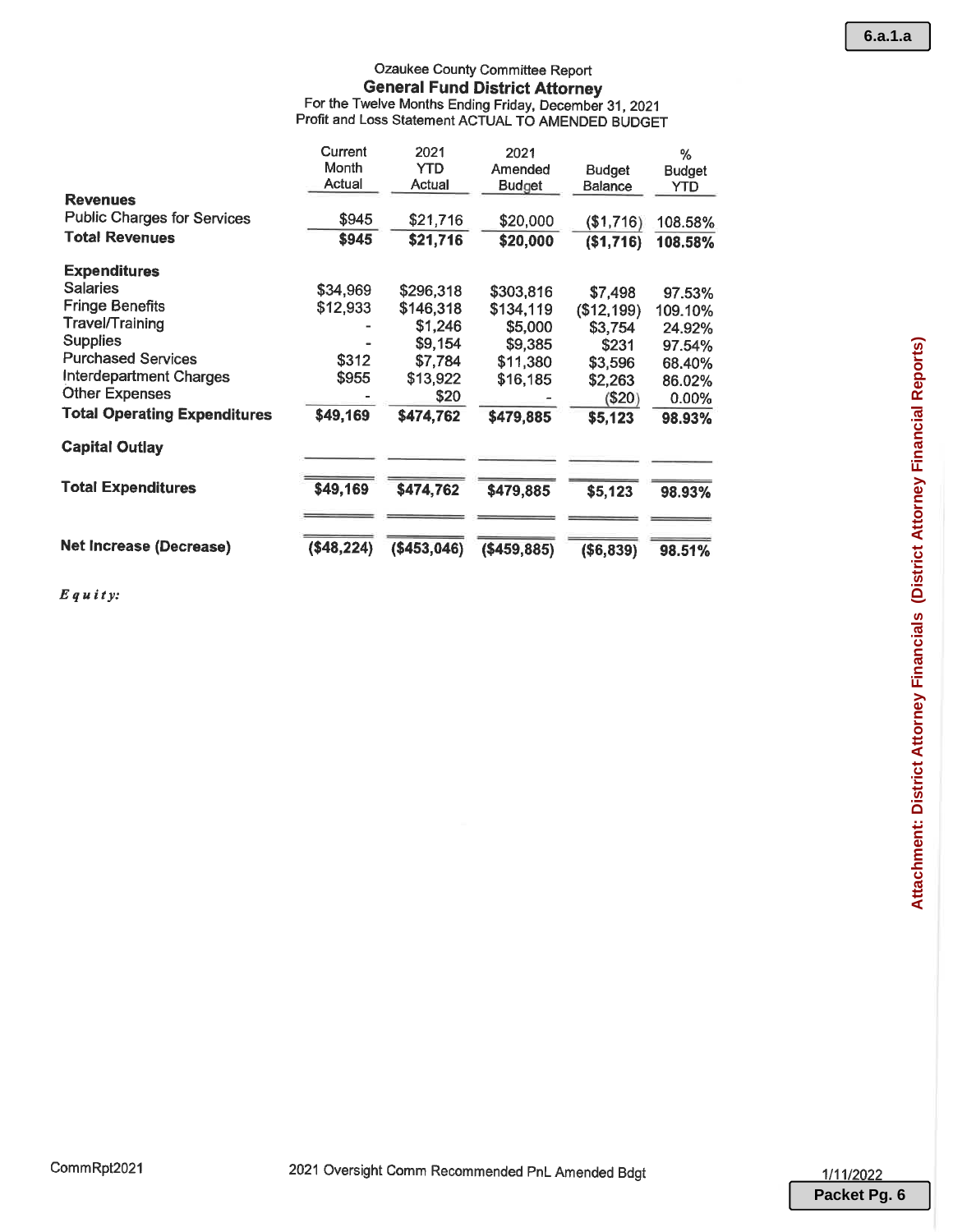|                                     | Current<br>Month | 2021<br><b>YTD</b> | 2021<br>Amended | <b>Budget</b> | %<br><b>Budget</b> |
|-------------------------------------|------------------|--------------------|-----------------|---------------|--------------------|
|                                     | Actual           | Actual             | <b>Budget</b>   | Balance       | YTD                |
| <b>Revenues</b>                     |                  |                    |                 |               |                    |
| Intergovernmental Revenues          |                  | \$27,160           | \$55,000        | \$27,840      | 49.38%             |
| <b>Other Revenue</b>                |                  | \$702              |                 | (\$702)       | $0.00\%$           |
| <b>Total Revenues</b>               | $\blacksquare$   | \$27,862           | \$55,000        | \$27,138      | 50.66%             |
| <b>Expenditures</b>                 |                  |                    |                 |               |                    |
| <b>Salaries</b>                     | \$10,275         | \$89,684           | \$88,636        | (\$1,048)     | 101.18%            |
| <b>Fringe Benefits</b>              | \$2,257          | \$23,110           | \$19,995        | (\$3,115)     | 115.58%            |
| <b>Travel/Training</b>              |                  | \$573              | \$875           | \$302         | 65.49%             |
| <b>Supplies</b>                     |                  | \$100              | \$130           | \$30          | 76.92%             |
| <b>Purchased Services</b>           | \$14             | \$771              | \$350           | (\$421)       | 220.29%            |
| <b>Interdepartment Charges</b>      |                  | \$1,637            | \$1,340         | (\$297)       | 122.16%            |
| <b>Total Operating Expenditures</b> | \$12,546         | \$115,875          | \$111,326       | (\$4,549)     | 104.09%            |
| <b>Capital Outlay</b>               |                  |                    |                 |               |                    |
| <b>Total Expenditures</b>           | \$12,546         | \$115,875          | \$111,326       | (\$4,549)     | 104.09%            |
|                                     |                  |                    |                 |               |                    |
| <b>Net Increase (Decrease)</b>      | (\$12,546)       | (\$88,013)         | ( \$56, 326)    | \$31,687      | 156.26%            |

 $E$ quity:

**6.a.1.b**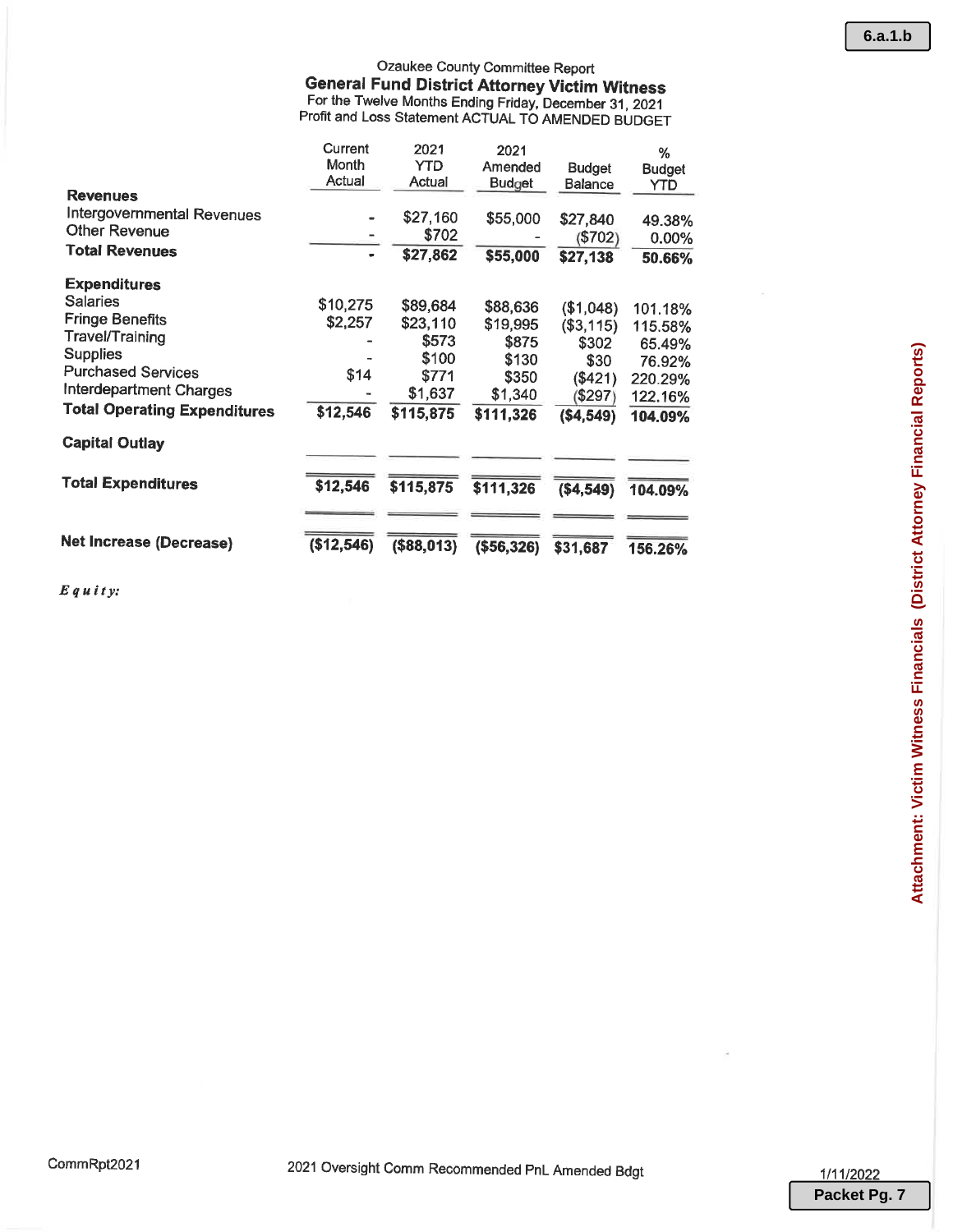#### **AGENDA INFORMATION SHEET**

| AGENDA DATE:<br><b>DEPARTMENT:</b> | <b>January 18, 2022</b><br><b>Clerk of Courts</b> |
|------------------------------------|---------------------------------------------------|
| <b>DIRECTOR:</b>                   | <b>Mary Lou Mueller</b>                           |
| <b>PREPARER:</b>                   | Cari Mihalko                                      |

**Agenda Summary** Clerk of Courts Financial Report

#### **ATTACHMENTS:**

• COC December 2021 Preliminary Month End (PDF)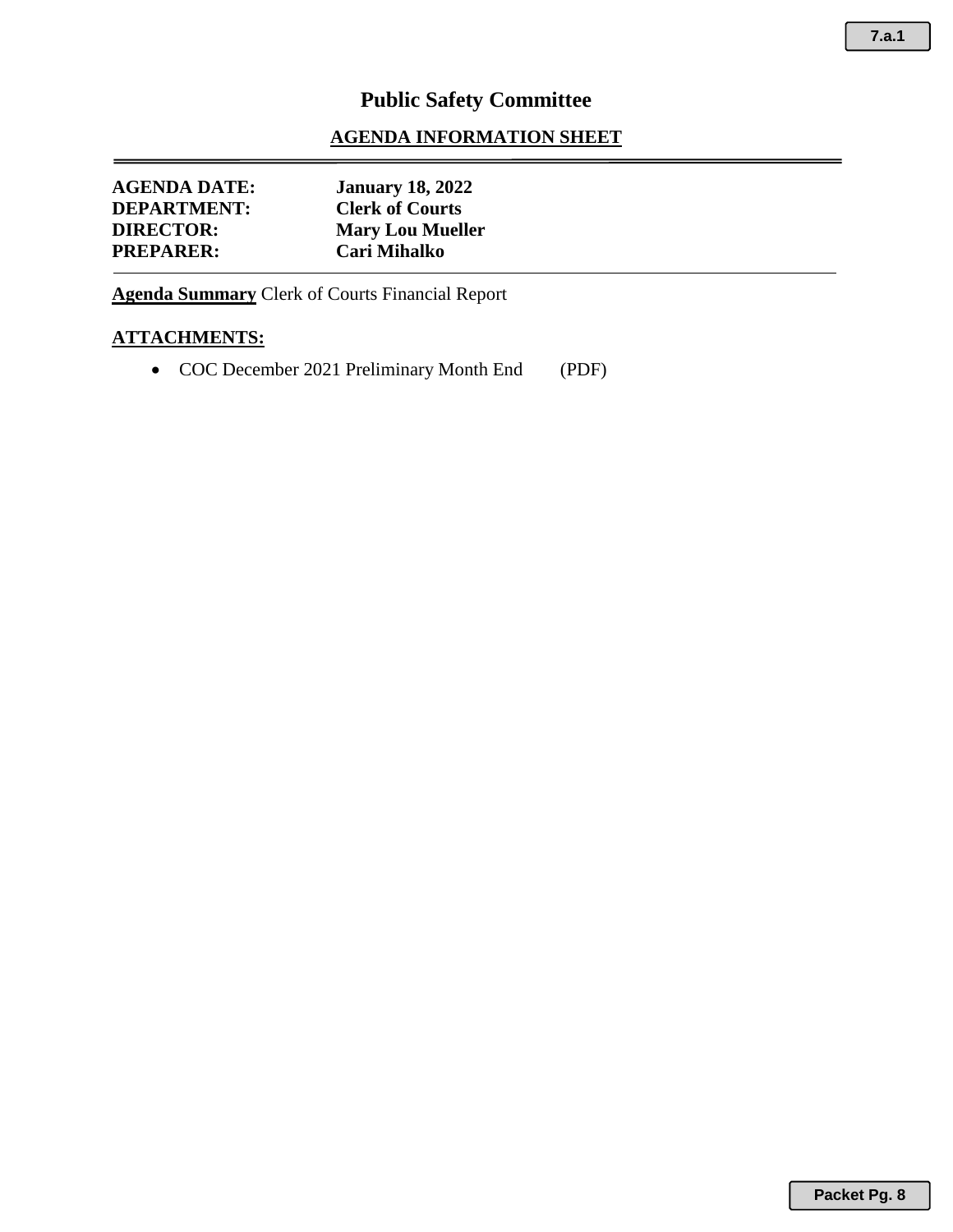#### Ozaukee County Committee Report General Fund Clerk of Courts For the Twelve Months Ending Friday, December 31, 2021 PRELIMINARY Profit and Loss Statement ACTUAL TO AMENDED BUDGET

|   |                                     |    | Current   |                          | 2021       | 2021             |                 |                | %             |
|---|-------------------------------------|----|-----------|--------------------------|------------|------------------|-----------------|----------------|---------------|
|   |                                     |    | Month     |                          | <b>YTD</b> | Amended          |                 | <b>Budget</b>  | <b>Budget</b> |
|   |                                     |    | Actual    |                          | Actual     | <b>Budget</b>    |                 | <b>Balance</b> | YTD           |
|   | Revenues                            |    |           |                          |            |                  |                 |                |               |
|   | <b>Intergovernmental Revenues</b>   |    |           |                          | 341,101    | 315,900          |                 | (25, 201)      | 107.98%       |
|   | <b>Public Charges for Services</b>  |    | 62,652    |                          | 600,525    | 628,000          |                 | 27,475         | 95.63%        |
| A | <b>Interdepartmental Charges</b>    |    |           |                          | 51,039     | 53,000           |                 | 1,961          | 96.30%        |
|   | <b>Fines/Forfeitures/Penalties</b>  |    | 16,010    |                          | 206,977    | 225,000          |                 | 18,023         | 91.99%        |
|   | <b>Licenses &amp; Permits</b>       |    | 380       |                          | 8,060      | 7,000            |                 | (1,060)        | 115.14%       |
|   | <b>Interest Revenue</b>             |    | 2,868     |                          | 74,066     | 145,000          |                 | 70,934         | 51.08%        |
|   | <b>Other Revenue</b>                |    | 740       |                          | 7,362      | 7,500            |                 | 138            | 98.16%        |
|   | <b>Total Revenues</b>               | \$ | 82,650    | \$                       | 1,289,130  | \$<br>1,381,400  | \$              | 92,270         | 93.32%        |
|   | Expenditures                        |    |           |                          |            |                  |                 |                |               |
|   | <b>Salaries</b>                     |    | 115,210   |                          | 997,194    | 1,019,086        |                 | 21,892         | 97.85%        |
|   | <b>Fringe Benefits</b>              |    | 38,761    |                          | 382,935    | 375,691          |                 | (7, 244)       | 101.93%       |
|   | Travel/Training                     |    |           |                          | 995        | 8,500            |                 | 7,505          | 11.71%        |
|   | <b>Supplies</b>                     |    | 1,664     |                          | 10,909     | 13,500           |                 | 2,591          | 80.81%        |
|   | <b>Purchased Services</b>           |    | 35,331    |                          | 540,454    | 512,700          |                 | (27, 754)      | 105.41%       |
|   | Interdepartment Charges             |    | 33        |                          | 18,002     | 17,692           |                 | (310)          | 101.75%       |
|   | <b>B</b> Other Expenses             |    |           |                          | 17,360     | 8,100            |                 | (9,260)        | 214.32%       |
|   | <b>Total Operating Expenditures</b> | \$ | 190,999   | \$                       | 1,967,849  | \$<br>1,955,269  | \$              | (12,580)       | 100.64%       |
|   | <b>Capital Outlay</b>               |    |           |                          |            |                  |                 |                |               |
|   | <b>Total Expenditures</b>           | \$ | 190,999   | \$                       | 1,967,849  | \$<br>1,955,269  | \$              | (12,580)       | 100.64%       |
|   |                                     |    |           |                          |            |                  |                 |                |               |
|   | Net Increase (Decrease)             | S  | (108,349) | $\overline{\mathcal{S}}$ | (678, 719) | \$<br>(573, 869) | $\overline{\$}$ | 104,850        | 118.27%       |

A Interdepartmental Charges - *Child Support agency has not processed the transfer for December's hearings, approximately \$4,700.*

B Other Expenses - *Includes balance of 1st year service agreement on new courtroom technology, \$7,100.*

**Packet Pg. 9**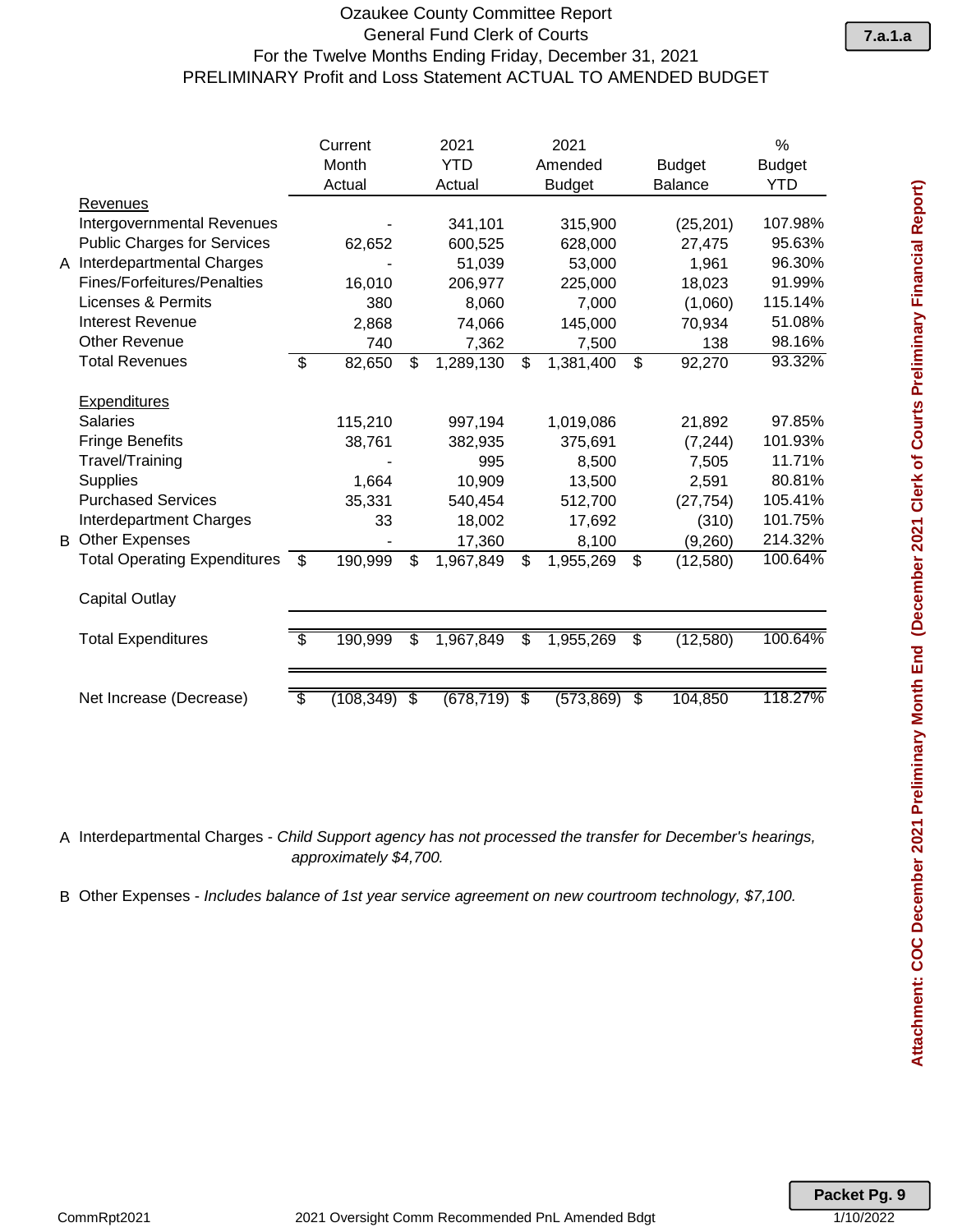#### **AGENDA INFORMATION SHEET**

| <b>AGENDA DATE:</b> | <b>January 18, 2022</b> |
|---------------------|-------------------------|
| <b>DEPARTMENT:</b>  | <b>Sheriff</b>          |
| <b>DIRECTOR:</b>    | <b>Christy Knowles</b>  |
| <b>PREPARER:</b>    | <b>Timothy Nelson</b>   |
|                     |                         |

**Agenda Summary** Management/Financial Reports

#### **ATTACHMENTS:**

• Sheriff's Office Reports January 2022 (PDF)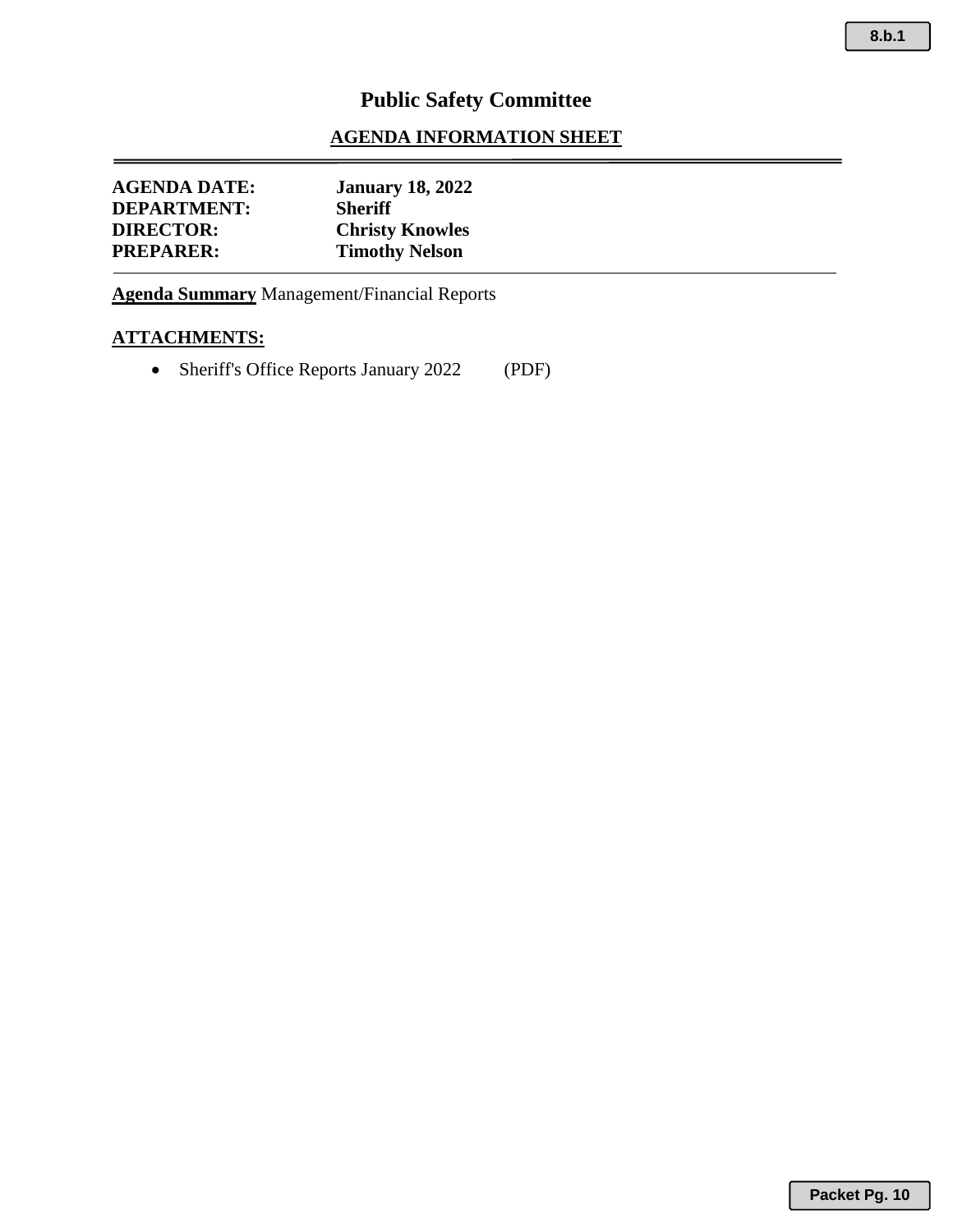#### Ozaukee County Committee Report **General Fund Sheriffs Department** For the Twelve Months Ending Friday, December 31, 2021

Profit and Loss Statement ACTUAL TO AMENDED BUDGET

|                                     | Current       | 2021           | 2021           |                | $\%$          |
|-------------------------------------|---------------|----------------|----------------|----------------|---------------|
|                                     | Month         | <b>YTD</b>     | Amended        | <b>Budget</b>  | <b>Budget</b> |
|                                     | Actual        | Actual         | <b>Budget</b>  | <b>Balance</b> | YTD           |
| <b>Revenues</b>                     |               |                |                |                |               |
| Intergovernmental Revenues          | \$421         | \$59,708       | \$57,000       | (\$2,708)      | 104.75%       |
| <b>Public Charges for Services</b>  | \$60,423      | \$398,910      | \$423,900      | \$24,990       | 94.10%        |
| Intergovernmental Charges           | (\$418)       | \$562,364      | \$211,765      | (\$350,599)    | 265.56%       |
| Interdepartmental Charges           |               | \$1,467        | \$6,000        | \$4,533        | 24.45%        |
| <b>Other Revenue</b>                | \$2,206       | \$228,408      | \$172,225      | (\$56,183)     | 132.62%       |
| <b>Total Revenues</b>               | \$62,632      | \$1,250,857    | \$870,890      | (\$379,967)    | 143.63%       |
| <b>Expenditures</b>                 |               |                |                |                |               |
| <b>Salaries</b>                     | \$1,036,614   | \$8,411,736    | \$8,024,760    | (\$386,976)    | 104.82%       |
| <b>Fringe Benefits</b>              | \$307,081     | \$3,165,838    | \$3,030,288    | (\$135,550)    | 104.47%       |
| Travel/Training                     | \$1,135       | \$54,585       | \$53,120       | (\$1,465)      | 102.76%       |
| Supplies                            | \$18,207      | \$709,823      | \$720,126      | \$10,303       | 98.57%        |
| <b>Purchased Services</b>           | \$73,096      | \$1,063,853    | \$1,110,757    | \$46,904       | 95.78%        |
| Interdepartment Charges             | \$35,334      | \$405,017      | \$417,209      | \$12,192       | 97.08%        |
| <b>Other Expenses</b>               | \$5,469       | \$114,740      | \$122,635      | \$7,895        | 93.56%        |
| <b>Total Operating Expenditures</b> | \$1,476,936   | \$13,925,592   | \$13,478,895   | ( \$446, 697)  | 103.31%       |
| <b>Capital Outlay</b>               |               |                |                |                |               |
| Equipment & Furniture               |               | \$299,122      | \$397,135      | \$98,013       | 75.32%        |
| <b>Total Capital Outlay</b>         |               | \$299,122      | \$397,135      | \$98,013       | 75.32%        |
| <b>Total Expenditures</b>           | \$1,476,936   | \$14,224,714   | \$13,876,030   | (\$348,684)    | 102.51%       |
| Other Finance (Sources)             |               | (\$66,000)     | (\$66,000)     |                | 100.00%       |
| <b>Net Other Financing</b>          |               |                |                |                |               |
| <b>Sources/Uses</b>                 |               | ( \$66,000)    | ( \$66,000)    |                | 100.00%       |
| <b>Net Increase (Decrease)</b>      | (\$1,414,304) | (\$12,907,857) | (\$12,939,140) | (\$31,283)     | 99.76%        |

#### *E q u i t y:*

Notes:

Intergovernmental Revenues -

 Reimbursement from Probation & Parole funds & WI Dept of Justice for Training, usually received in last quarter of the fiscal year.

Intergovernmental Charges -

Inmate Boarding for State of Wisconsin Department of Corrections.

Operating Budget allocation = \$180,000

Net Other Financing Sources/Uses

Transfer from Jail Assessment Fund for Jail Improvements = \$66,000

Total Capital Outlay Reallocation of non-capital purchases to supplies - budget neutral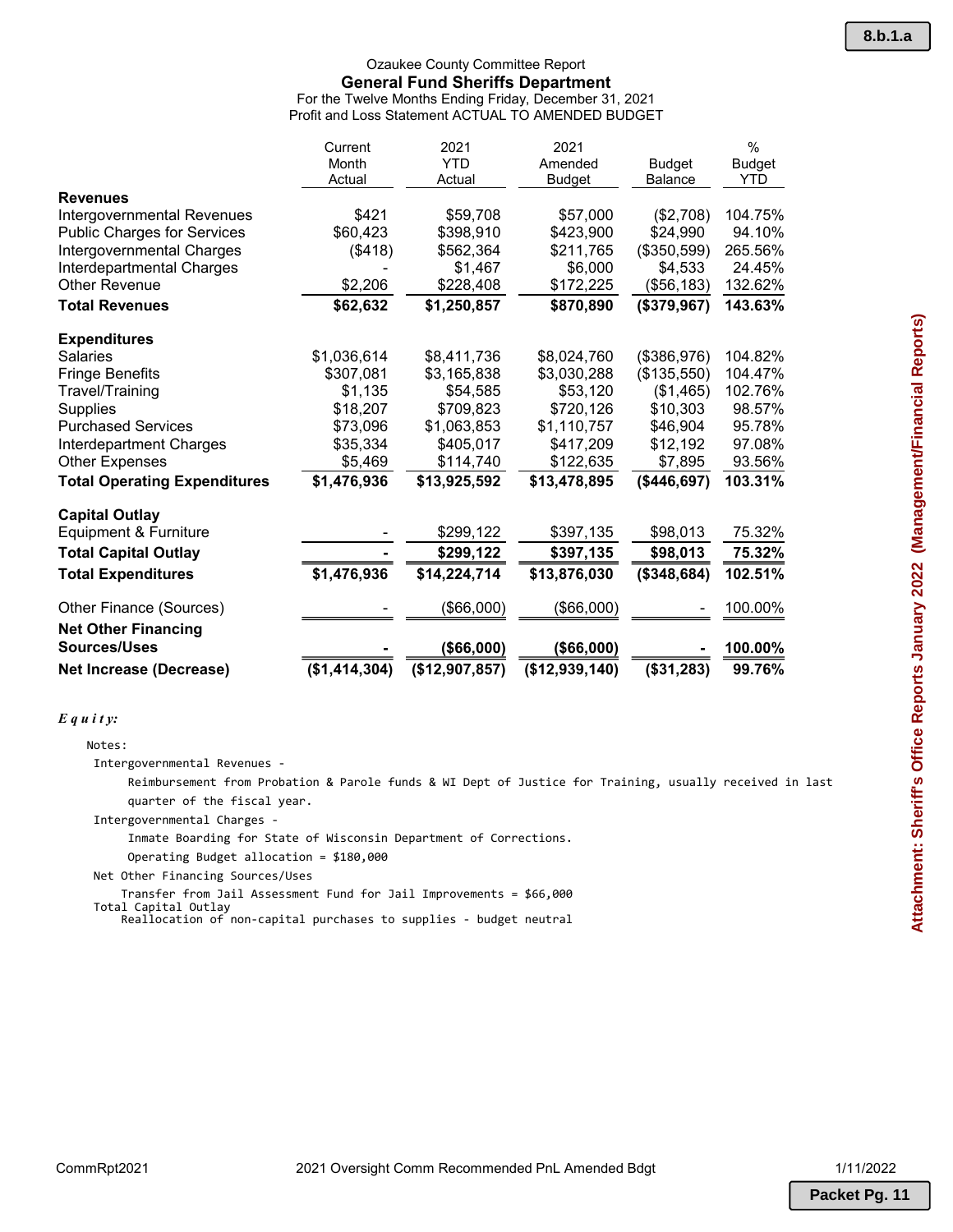#### Ozaukee County Committee Report **General Fund Emergency Management** For the Twelve Months Ending Friday, December 31, 2021 Profit and Loss Statement ACTUAL TO AMENDED BUDGET

|                                     | Current    | 2021        | 2021          |                | $\%$    |
|-------------------------------------|------------|-------------|---------------|----------------|---------|
|                                     | Month      | <b>YTD</b>  | Amended       | Budget         | Budget  |
|                                     | Actual     | Actual      | <b>Budget</b> | <b>Balance</b> | YTD.    |
| <b>Revenues</b>                     |            |             |               |                |         |
| Intergovernmental Revenues          |            | \$32,085    | \$78,193      | \$46,108       | 41.03%  |
| <b>Other Revenue</b>                |            | \$10,179    | \$5,000       | (\$5,179)      | 203.58% |
| <b>Total Revenues</b>               |            | \$42,264    | \$83,193      | \$40,929       | 50.80%  |
| <b>Expenditures</b>                 |            |             |               |                |         |
| <b>Salaries</b>                     | \$22,351   | \$170,732   | \$189,953     | \$19,221       | 89.88%  |
| <b>Fringe Benefits</b>              | \$4,931    | \$49,604    | \$47,045      | (\$2,559)      | 105.44% |
| Travel/Training                     | \$575      | \$575       | \$3,800       | \$3,225        | 15.13%  |
| <b>Supplies</b>                     | \$11,319   | \$36,713    | \$43,225      | \$6,512        | 84.93%  |
| <b>Purchased Services</b>           | \$271      | \$8,078     | \$20,225      | \$12,147       | 39.94%  |
| Interdepartment Charges             | \$2,149    | \$25,186    | \$29,670      | \$4,484        | 84.89%  |
| <b>Other Expenses</b>               |            | \$4,086     | \$3,638       | (\$448)        | 112.31% |
| <b>Total Operating Expenditures</b> | \$41,596   | \$294,974   | \$337,556     | \$42,582       | 87.39%  |
| <b>Capital Outlay</b>               |            |             |               |                |         |
| <b>Total Expenditures</b>           | \$41,596   | \$294,974   | \$337,556     | \$42,582       | 87.39%  |
|                                     |            |             |               |                |         |
| <b>Net Increase (Decrease)</b>      | (\$41,596) | (\$252,710) | (\$254,363)   | (\$1,653)      | 99.35%  |

*E q u i t y:*

Notes:

 Intergovernmental Revenues - timing of grant reimbursement from Wisconsin Division of Emergency Management for (yearly Nov or Dec):

EMPG - Emergency Management Planning Grant - Operations

 ECPRA - Emergency Planning & Community Right to Know Act - Hazmat Operations & Equipment Other Revenue - Funds received for responding to HazMat calls per Wisconsin Statutes 323.71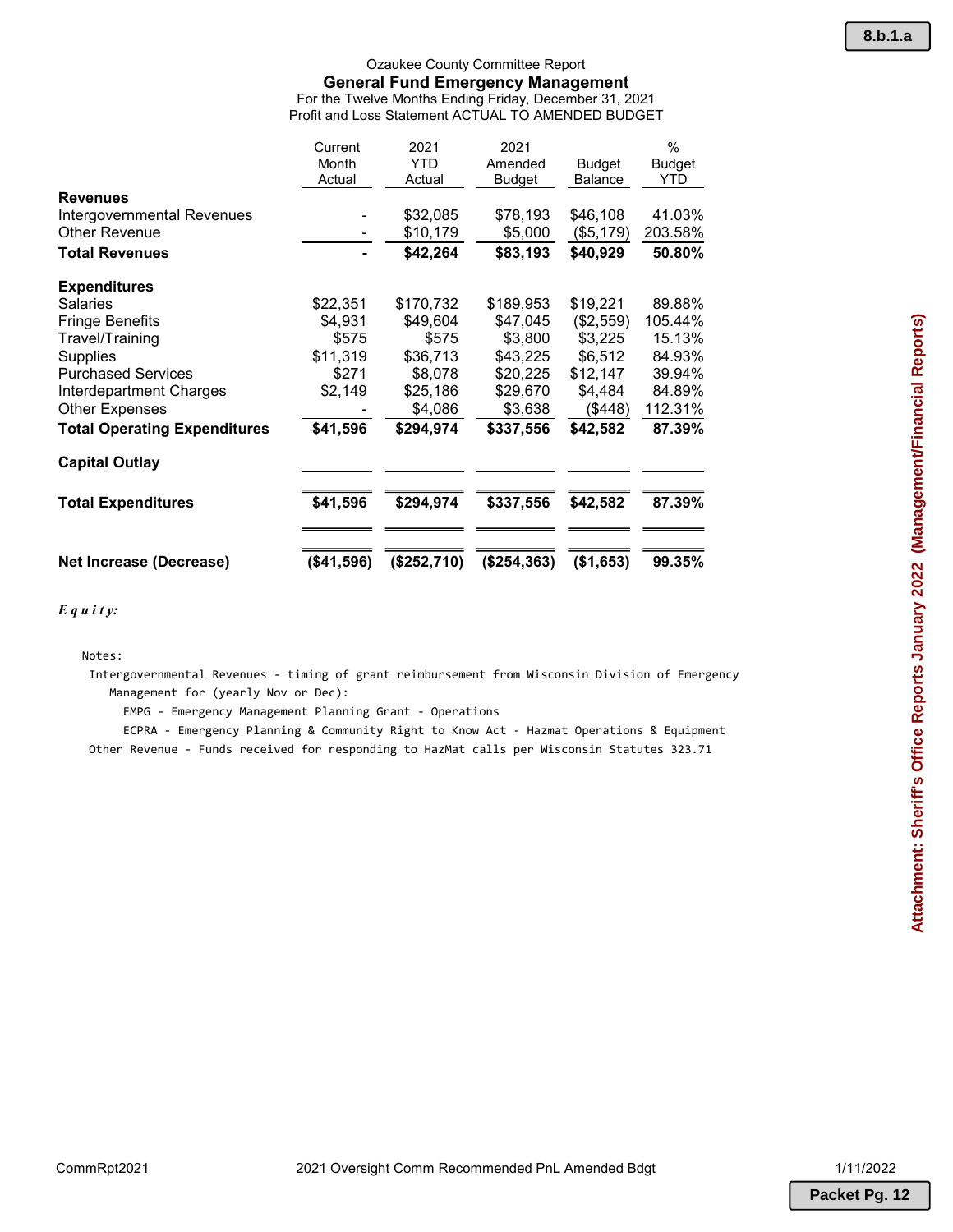# **Ozaukee CountySheriff's Office**

|                 | Average Jail Inmate Population |        | Bookings as of 12/31/2020:<br>1634<br>Bookings as of 12/31/2021: |        | 2164   |        |        |          |               |        |        |        |        |        |
|-----------------|--------------------------------|--------|------------------------------------------------------------------|--------|--------|--------|--------|----------|---------------|--------|--------|--------|--------|--------|
|                 | Report                         |        |                                                                  |        |        |        |        |          |               |        |        |        |        |        |
|                 | Average                        | Dec-20 | $Jan-21$                                                         | Feb-21 | Mar-21 | Apr-21 | May-21 | $Jun-21$ | <b>Jul-21</b> | Aug-21 | Sep-21 | Oct-21 | Nov-21 | Dec-21 |
|                 | <b>Adults Average</b>          |        |                                                                  |        |        |        |        |          |               |        |        |        |        |        |
| County          |                                |        |                                                                  |        |        |        |        |          |               |        |        |        |        |        |
| Male            | 106.24                         | 95.9   | 114.5                                                            | 130.6  | 109.8  | 101.5  | 107.9  | 111.8    | 116.3         | 109.4  | 102.0  | 100.3  | 88.7   | 92.5   |
| Female          | 25.34                          | 33.7   | 22.5                                                             | 21.5   | 24.2   | 24.2   | 23.2   | 22.6     | 24.6          | 22.6   | 25.6   | 27.6   | 26.1   | 31.1   |
| Total           | 131.59                         | 129.6  | 137.0                                                            | 152.1  | 134.0  | 125.7  | 131.2  | 134.4    | 140.9         | 132.0  | 127.6  | 127.9  | 114.8  | 123.5  |
| <b>Boarders</b> |                                |        |                                                                  |        |        |        |        |          |               |        |        |        |        |        |
| Male            | 25.15                          | 20.2   | 23.3                                                             | 21.8   | 39.0   | 35.1   | 43.9   | 44.5     | 39.7          | 28.0   | 17.8   | 5.7    | 4.5    | 3.5    |
| Female          | 1.02                           | 1.7    | 0.1                                                              |        | 0.7    | 0.9    | 1.9    | 1.6      | 1.5           | 2.0    | 1.2    | 0.9    | 0.7    |        |
| Total           | 26.17                          | 21.9   | 23.4                                                             | 21.8   | 39.7   | 36.0   | 45.8   | 46.1     | 41.2          | 30.0   | 19.1   | 6.6    | 5.3    | 3.5    |
| Totals          |                                |        |                                                                  |        |        |        |        |          |               |        |        |        |        |        |
| Male            | 131.39                         | 116.0  | 137.8                                                            | 152.4  | 148.8  | 136.6  | 151.8  | 156.2    | 156.0         | 137.4  | 119.8  | 106.0  | 93.3   | 96.0   |
| Female          | 26.37                          | 35.5   | 22.6                                                             | 21.5   | 24.9   | 25.1   | 25.1   | 24.3     | 26.1          | 24.6   | 26.8   | 28.5   | 26.8   | 31.1   |
| Total           | 157.76                         | 151.5  | 160.4                                                            | 173.9  | 173.7  | 161.6  | 176.9  | 180.5    | 182.0         | 162.0  | 146.6  | 134.5  | 120.1  | 127.1  |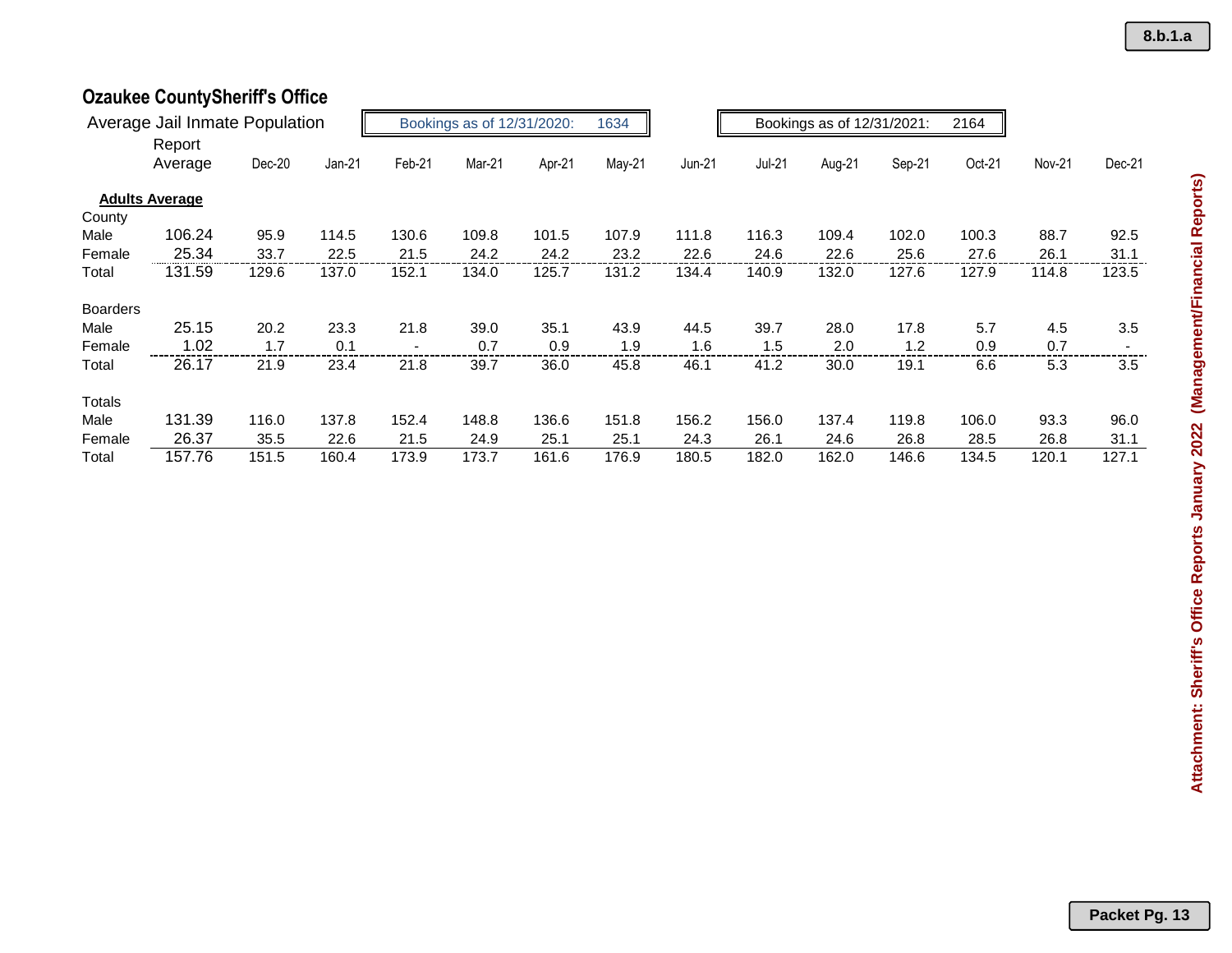## **Ozaukee County Sheriff's Office Jail Population** *Average Days***--2020 & 2021**



Attachment: Sheriff's Office Reports January 2022 (Management/Financial Reports) **Attachment: Sheriff's Office Reports January 2022 (Management/Financial Reports)**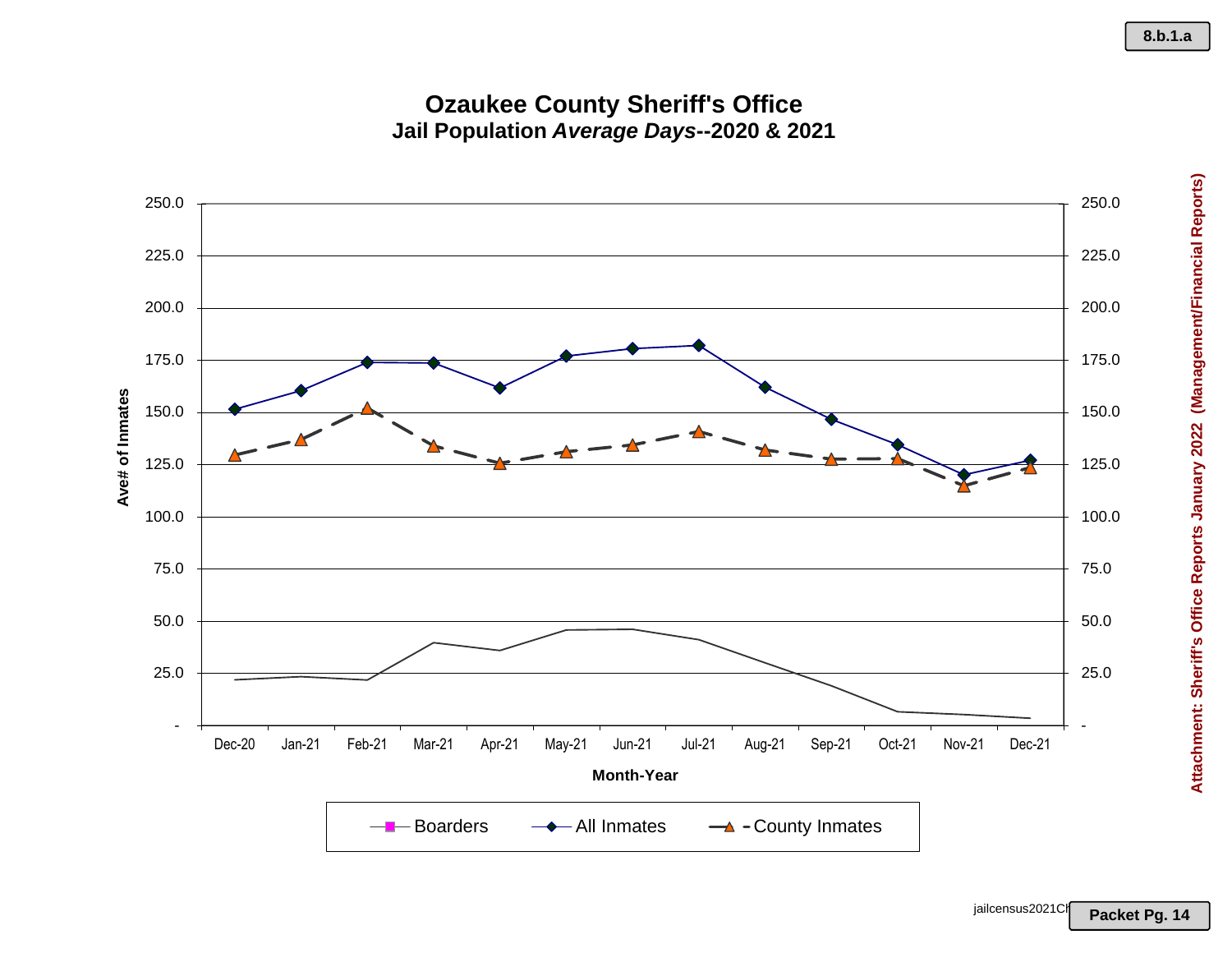

**Month/Year**

Actual Total Revenue **-** Current Budget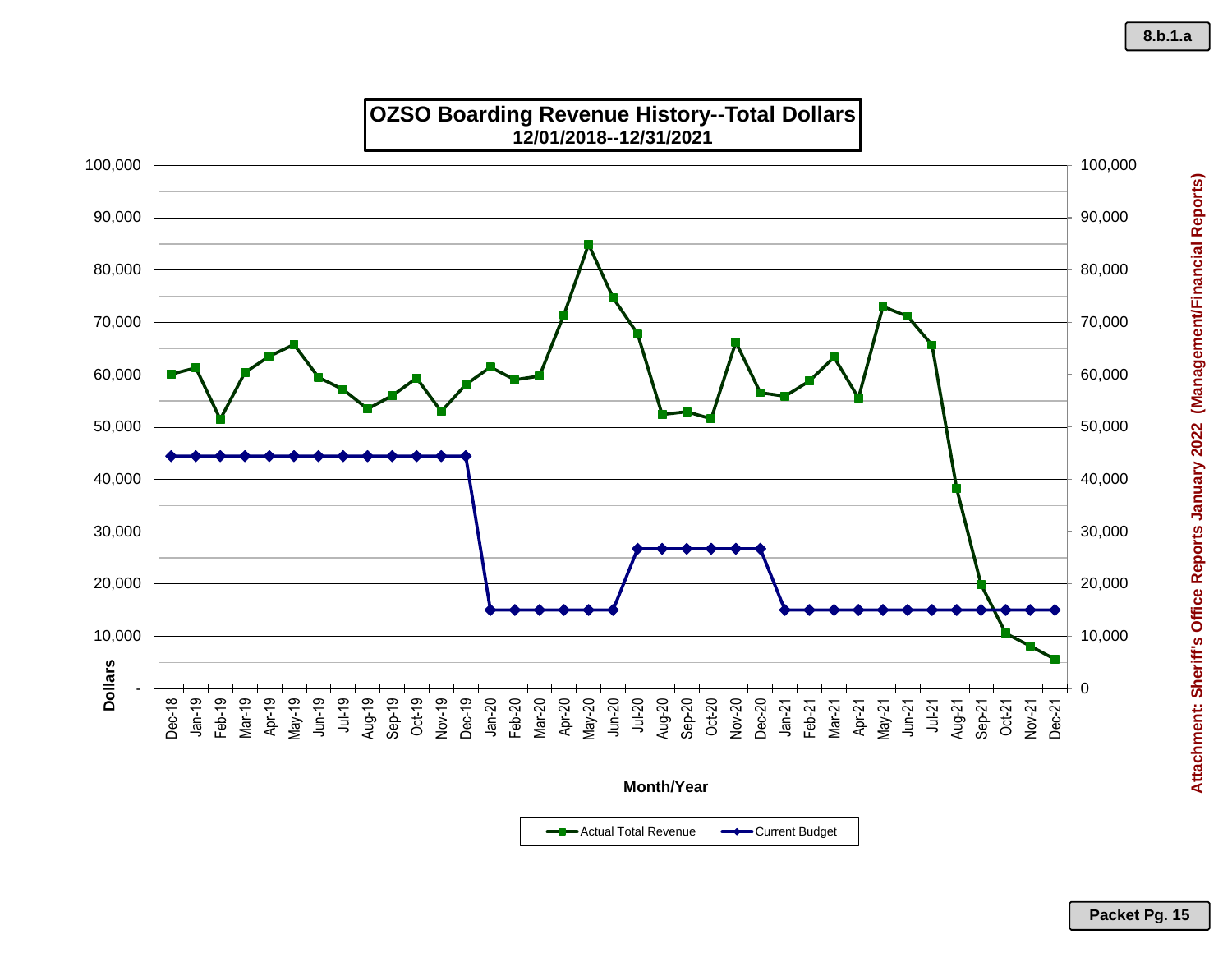

#### **OZSO Boarding Revenue History--Payor 12/01/2018 -- 12/31/2021**

**Packet Pg. 16**